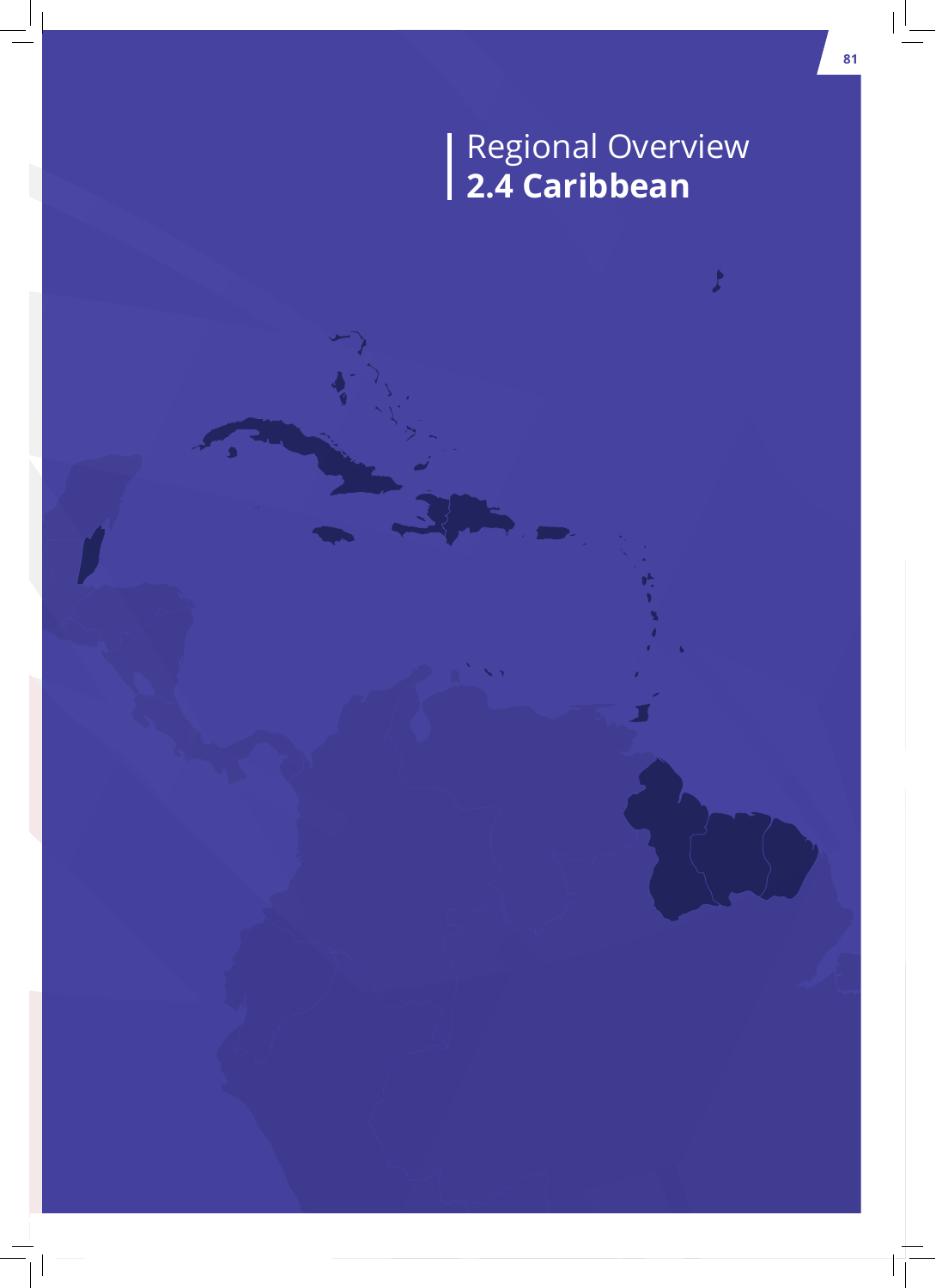### **Table 2.4.1:** Epidemiology of HIV and viral hepatitis, and harm reduction responses in the Caribbean

| Country/territory<br>with reported<br>injecting<br>drug use <sup>a</sup> | People who<br>inject drugs | <b>HIV prevalence</b><br>among people<br>who inject<br>drugs(%) | <b>Hepatitis C (anti-</b><br><b>HCV</b> ) prevalence<br>among people<br>who inject<br>drugs(%) | <b>Hepatitis B</b><br>(anti-HBsAg)<br>prevalence among<br>people who<br>inject drugs(%) | Harm reduction response <sup>i</sup> |                |                                      |              |
|--------------------------------------------------------------------------|----------------------------|-----------------------------------------------------------------|------------------------------------------------------------------------------------------------|-----------------------------------------------------------------------------------------|--------------------------------------|----------------|--------------------------------------|--------------|
|                                                                          |                            |                                                                 |                                                                                                |                                                                                         | <b>NSPb</b>                          | <b>OST</b>     | Peer-<br>distribution<br>of naloxone | <b>DCRsd</b> |
| <b>The Bahamas</b>                                                       | O <sup>[2]</sup>           | nk                                                              | nk                                                                                             | nk                                                                                      | X                                    | $\mathsf{x}$   | X                                    | X            |
| <b>Dominican Republic</b>                                                | $<$ 1,359e[3]              | $3.2^{f[3]}$                                                    | 22.8g[4]                                                                                       | nk                                                                                      | $\sqrt{25,6}$                        | x <sup>h</sup> | $\mathsf{X}$                         | $\mathsf{x}$ |
| Guyana                                                                   | nk                         | nk                                                              | nk                                                                                             | nk                                                                                      | $\mathsf{x}$                         | $\mathsf{x}$   | $\mathsf{x}$                         | X            |
| <b>Haiti</b>                                                             | nk                         | nk                                                              | nk                                                                                             | nk                                                                                      | X                                    | $\mathsf{x}$   | <b>X</b>                             | <b>X</b>     |
| Jamaica                                                                  | nk                         | nk                                                              | nk                                                                                             | nk                                                                                      | X                                    | $\mathsf{x}$   | X                                    | X            |
| <b>Puerto Rico</b>                                                       | 28,000[7]                  | $11.3^{i[8]}$                                                   | 78.4 - 89 [10,11]                                                                              | nk                                                                                      | $\sqrt{6^{[9]}}$                     | $V(M,B)^{[9]}$ | <b>X</b>                             | $\mathsf{x}$ |
| <b>Suriname</b>                                                          | $nk^{k[12]}$               | nk                                                              | nk                                                                                             | nk                                                                                      | X                                    | $\mathsf{x}$   | X                                    | X            |

nk – not known

e There are an estimated 56,632 people who use<br>f Estimate from 2012 for people who use drugs.

g Based on data from 2008.<br>h A pilot programme offerin

k A 2008 government study estimated that 0.3% of Suriname's estimated 1,000 people who use drugs are people who inject drugs.

Countries with reported injecting drug use according to Larney et al. in 2017. The study found no reports of injecting drug use in Antigua and Barbuda, Barbados, Cuba, Dominica,<br>Grenada, Saint Kitts and Nevis, Saint Lucia

<sup>(</sup>P) = pharmacy availability. c Opioid substitution therapy (OST), including methadone (M), buprenorphine (B) and any other form (O) such as morphine and codeine.

d Drug consumption rooms, also known as supervised injecting sites. e There are an estimated 56,632 people who use illegal drugs in the Dominican Republic, less than 2.4% of whom are reported to be people who inject drugs.

h A pilot programme offering OST with a buprenorphine-naloxone combination operated in the Dominican Republic from mid-2017 to mid-2018; however, this project has now closed. i Based on subnational data from 2015.

j Based on subnational data from 2006-2015. Civil society organisations report that there is no effective system monitoring viral hepatitis infection among people who inject drugs in<br>Puerto Rico.<sup>[9]</sup>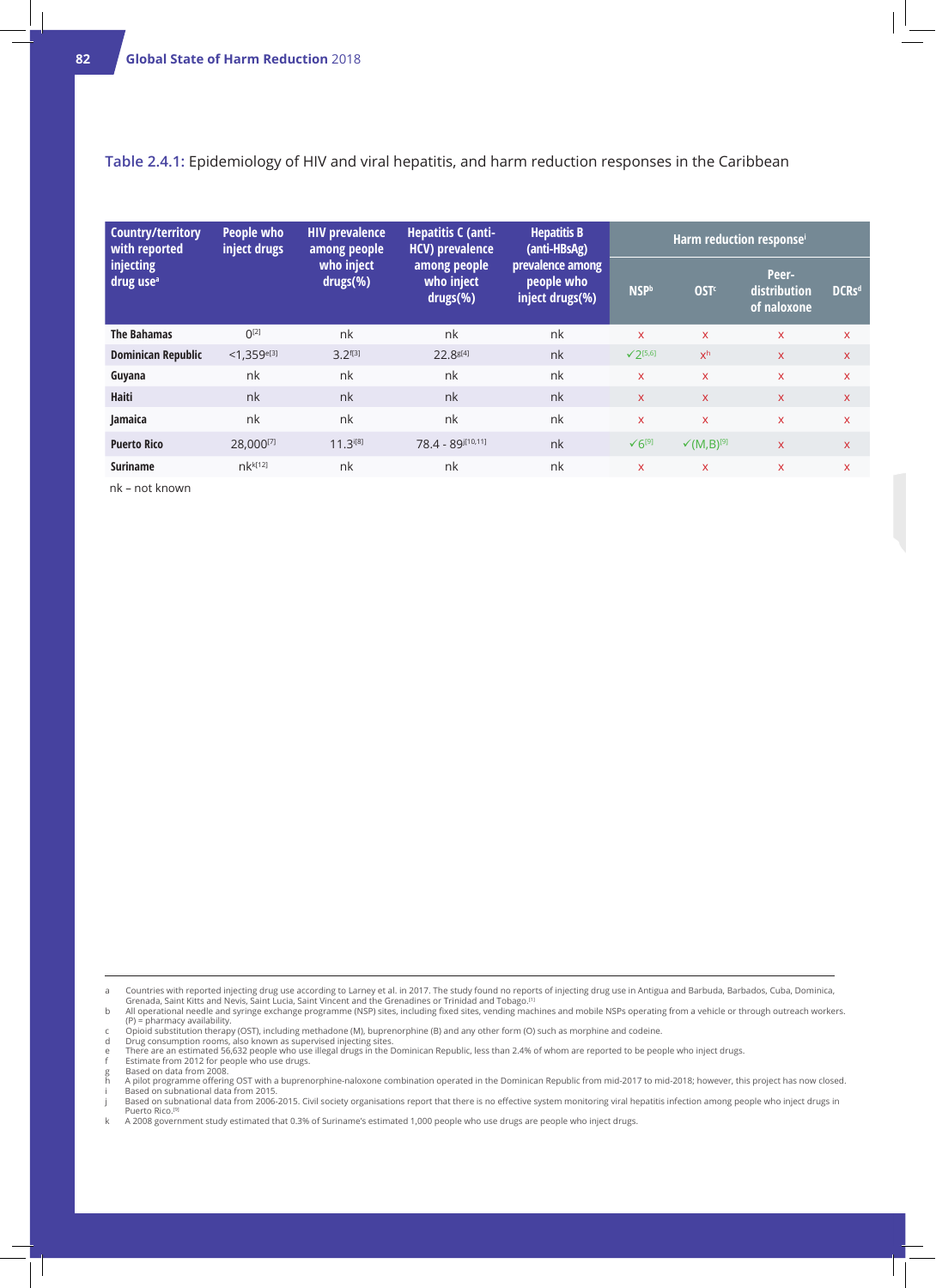

### **Map 2.4.1:** Availability of harm reduction services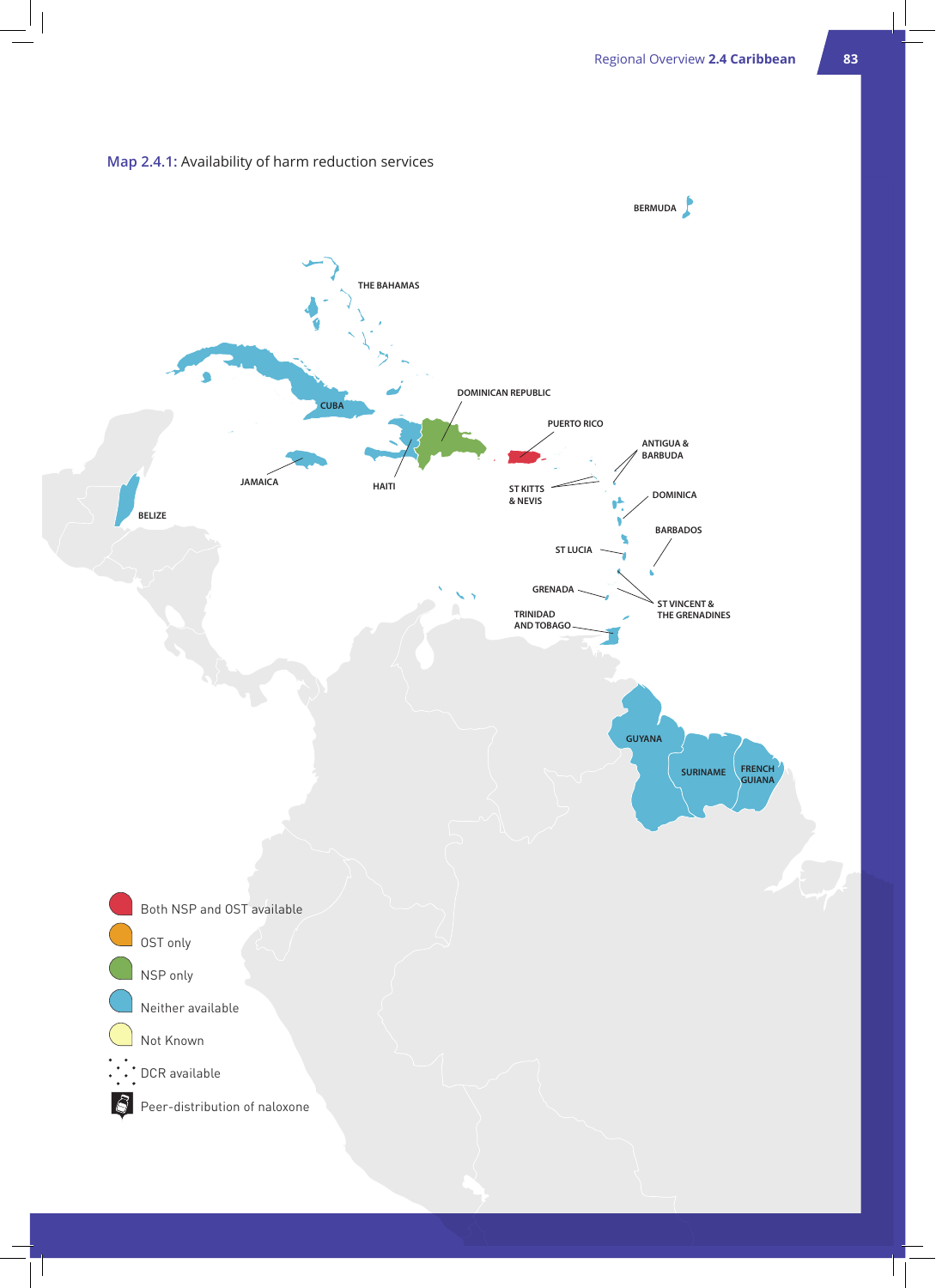# Harm reduction in the Caribbean

### **Overview**

Since 2016, the harm reduction response to illicit drug use appears to have remained relatively stable in the Caribbean. Given the devastating effects of Hurricanes Irma and María in 2017 on several islands in the region, this stagnation should not be over-emphasised. That harm reduction services, particularly in Puerto Rico, continue to be available to people who use drugs can be viewed as a success and can be attributed to the dedication of civil society organisations in the region.

Puerto Rico and the Dominican Republic remain the only territories in the region in which injecting opioid use is regularly reported. With scarce data on injecting drug use elsewhere in the Caribbean, it is impossible to make an authoritative judgement on its prevalence. However, from the limited data available, injection appears to be rare.[13-15] Cocaine and its derivatives tend to be the second most widely used illicit substances after cannabis, and their use is overwhelmingly associated with inhalation rather than injection.[13-15]

As in 2016, needle and syringe programmes (NSPs) are only available in the Dominican Republic and Puerto Rico, in response to the presence of injecting drug use in those territories. These NSPs are exclusively provided by civil society organisations in both countries, who rely wholly on funding from international donors.[5,9] Also as reported in 2016, opioid substitution therapy (OST) is only currently available in Puerto Rico, where it is provided by both state and private actors.<sup>[9]</sup> In mid-2017 an OST pilot was initiated in the Dominican Republic; however, it is due to be closed in late 2018.<sup>[5,6]</sup> Despite reports of a rising number of overdoses in Puerto Rico since 2016, the response to overdose remains limited and hindered by legal barriers. No drug consumption rooms exist in the region, and naloxone is only available on a limited basis in Puerto Rico and only in major hospitals in the Dominican Republic.<sup>[6,9]</sup> Legislation to liberalise access to naloxone in Puerto Rico is currently being considered by the Puerto Rican assembly.[9]

The Caribbean is home to a limited, nascent harm reduction response to the use of cocaine and its derivatives. The informal use of cannabis as a substitution therapy, or to counter certain sideeffects of crack cocaine use, has been documented in Jamaica and Saint Lucia.<sup>[16,17]</sup> Data on the use of new psychoactive substances and amphetamine-type stimulants is virtually absent, and no harm reduction response has been recorded.

Infectious diseases are largely divorced from drug use in policy documents published by Caribbean governments, with little or no acknowledgement of the intersection between HIV, viral hepatitis, tuberculosis and illicit drug use. For example, only six of the 17 countries in the region make any reference to people who use drugs in their latest national HIV policy plans (the Dominican Republic, Jamaica, Puerto Rico, Saint Lucia, Suriname, and Trinidad and Tobago).[3,12,18-21]

Despite the existence of some harm reduction programmes, the response to drug use in the Caribbean continues to be dominated by rehabilitation and abstinence-centred interventions. As reported in the *Global State of Harm Reduction 2016*, and is evident from data published over the past two years, there are reports of people being held in rehabilitation centres against their will.<sup>[22,23]</sup> The problem is particularly grave in the Dominican Republic and Puerto Rico.[24,25] In the latter, 85% of treatment facilities are privately operated with little or no independent or state oversight, while only one of every six treatment centres in the Dominican Republic is authorised by the state.[23]

# **Developments in harm reduction implementation**

#### **Needle and syringe programmes (NSPs)**

Due to the low reported prevalence of injecting drug use, NSPs are absent from most countries and territories of the Caribbean. For example, the Bahamas, Saint Lucia, and Saint Kitts and Nevis report no injecting drug use, and therefore no NSPs exist.<sup>[2,20,26]</sup> In only a few countries has injecting drug use been found to have a significant role in the transmission of blood-borne diseases in the region, these being Puerto Rico, the Dominican Republic and, to a lesser extent, Cuba and Barbados.<sup>[27]</sup>

NSPs only operate in Puerto Rico and the Dominican Republic. A 2013 study found that 38% of people reporting active heroin injecting in the Dominican Republic had shared needles.[25] Evidence from both countries also suggests that NSPs play a role in linkage to healthcare for people who use drugs but do not inject.[27]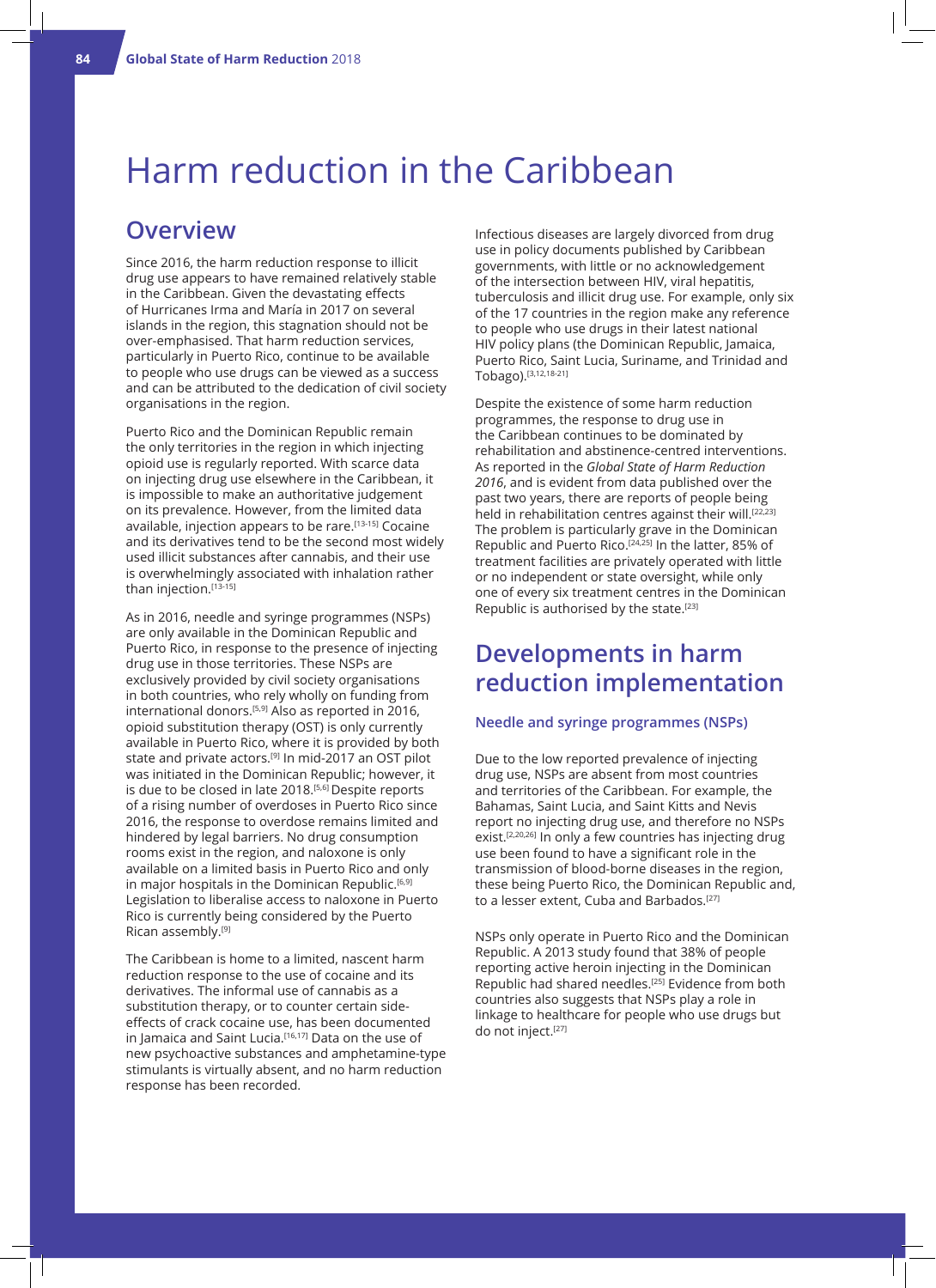In both the Dominican Republic' and Puerto Ricom, NSPs are exclusively provided by civil society and private organisations. Two organisations in the Dominican Republic and four in Puerto Rico deliver services distributing sterile injecting equipment, condoms and antiseptic liquid.[5,9] Since the *Global State of Harm Reduction* last reported, an outreachled NSP was established by COIN as a pilot in August 2017 in the Capotillo and La Zurza areas of Santo Domingo in the Dominican Republic, with plans to expand into other areas with populations of people who inject drugs.[28] As of late 2017, 32 people who inject drugs were regularly accessing the programme.[28] Outreach is also central to the projects run by Intercambios and El Punto en la Montaña in Puerto Rico, who reach out to people who inject drugs in housing projects, on the streets, in private homes and in abandoned buildings.<sup>[9]</sup>

COIN in the Dominican Republic and Intercambios and El Punto en la Montaña in Puerto Rico all train and employ current or former people who inject drugs to act as outreach NSP workers.[5,6,28] Evidence from elsewhere in the world has found that such peer-led outreach programmes have a greater ability to reach marginalised groups, as well as providing enhanced acceptance, self-esteem, community inclusion and empowerment among clients.<sup>[29]</sup> A further means of lowering barriers to accessing NSPs is the use of 24-hour syringe dispensing machines: the first of which in the United States was established by Iniciativa Comunitaria in Puerto Rico in 2009.[30]

As a further effort to tailor services to the needs of people who inject drugs, El Punto en la Montaña in Puerto Rico collects feedback from clients.[9] Since 2007 until the time of reporting, the project has enrolled 1,534 individuals, all of whom were at the time of enrolment injecting drugs on a daily basis.[9] According to data collected from these clients, 92% were men.<sup>[9]</sup> This appears to be in line with the population of people who inject drugs on the island, 90% of which has been found to be men in both rural and urban environments.<sup>[10,11]</sup> Only half of people accessing the service had a high school diploma, a third were homeless and 100% were living in poverty.[9] Notably, 80% were living with hepatitis C and 6% were living with HIV.<sup>[9]</sup> More than half (55%) of participants self-report sharing injection paraphernalia, including needles, syringes, cookers, water and cotton.<sup>[9]</sup>

### **Opioid substitution therapy (OST)**

With illicit opioid use low or non-existent in much of the Caribbean, OST is often not a priority in the harm reduction response to illicit drug use.<sup>[2,14,31]</sup> A recent systematic review of access to harm reduction interventions found that just 8% of people who inject drugs in the Caribbean are enrolled in OST.[32] This may be a reflection of the fact that cocaine is the most commonly injected drug in the region, rather than opioids.

As reported in the *Global State of Harm Reduction 2016*, Puerto Rico remains the only territory or country in the Caribbean in which OST is available. Data from 2013 to 2014 notes a 3.2% prevalence among the adult population of illicit opiate use in the last 12 months, with 0.58% prevalence of heroin/ opium use and 0.21% methadone use (from the available data it is unclear what accounts for the remaining opiate use).<sup>[33]</sup> In addition, according to Intercambios, one quarter of people in Puerto Rico have a legal prescription for opioid-based medication.[34] The Administration of Mental Health and Anti-Addiction Services (Administración de Servicios de Salud Mental y contra la Adicción, ASSMCA) is the Puerto Rican government agency responsible for OST, and operates six clinics, three mobile units and two satellite clinics across the island providing methadone maintenance therapy.[9,35] ASSMCA's eligibility criteria make accessing their services impossible for people under the age of 18 or people without a formally diagnosed opioid use "disorder".[35]

These government-led OST services are supplemented in Puerto Rico by private actors. Iniciativa Comunitaria and the Migrant Health Centre both provide buprenorphine-based OST at clinics on the island.[36,37] The Migrant Health Centre's clinic at Mayaguez integrates OST, NSP, HIV and viral hepatitis services on the same site.<sup>[36]</sup> These programmes are generally funded either by the national insurance scheme, Mi Salud, or the Puerto Rican government's Section 330 programme.<sup>[9]</sup>

No recent estimates were found for the prevalence of opioid use in the Dominican Republic, with the only available data over a decade old. A pilot OST programme operated in the Dominican Republic from mid-2017 until late 2018, funded by the Spanish Agency for International Development Cooperation and managed by UNODC with the support of COIN, UNAIDS, the National Council on Drugs and the national HIV programme (CONAVIHSIDA).[5,22] The

l These are Mesón de Dios and COIN (Centro de Orientación y de Investigación Integral, Centre for Comprehensive Guidance and Research), though the service<br>operated by Mesón de Dios is reportedly only intermittent.<sup>[6]</sup>

m Intercambios Puerto Rico, Iniciativa Comunitaria, Migrant Health Centre Inc. and El Punto en la Montaña.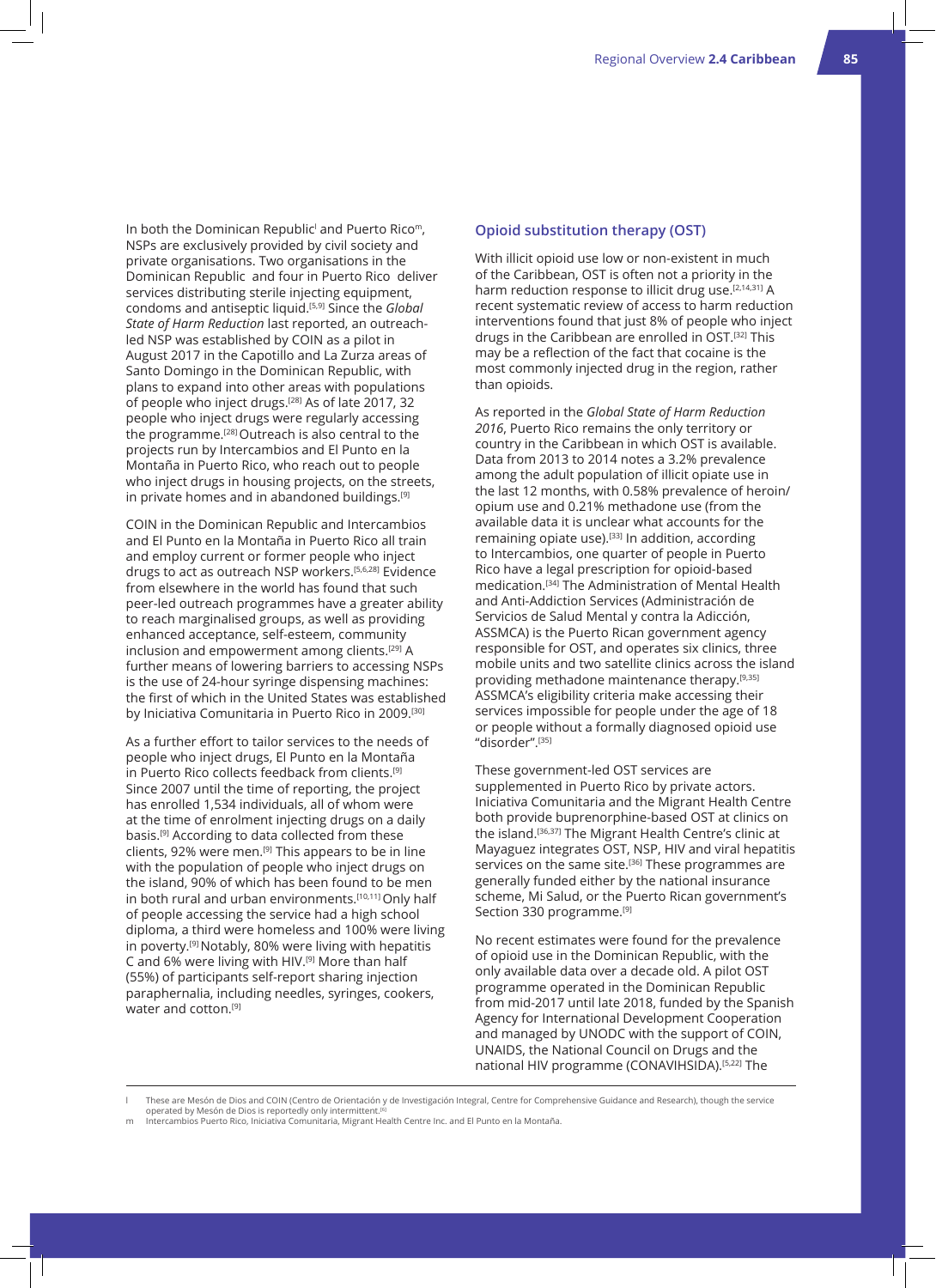programme offered therapy with a buprenorphinenaloxone combination to reduce risk behaviours related to HIV, hepatitis C and other infectious diseases.[5] Over the 12 months of operation, 70 people who inject drugs were involved in the pilot.<sup>[5]</sup> The pilot was discontinued when the government's temporary approval for the importation of buprenorphine-naloxone came to an end,[5] pending further approval and investment when results from the programme have been presented to the government.[6]

#### **Amphetamine-type stimulants (ATS), cocaine and its derivatives and new psychoactive substances (NPS)**

The Caribbean's position on a major trafficking route between South America and North America, and the practice of using cocaine as payment in kind, has contributed to access to cocaine and its derivatives in the region.[27,38] In 2016, average lifetime prevalence of cocaine use among secondary school students across 13 Caribbean countries was recorded as 2.4%, with 2.2% prevalence of crack cocaine.<sup>[15]</sup> The highest prevalence figure for cocaine was in Antigua and Barbuda (3.3%); for crack cocaine it was in Saint Kitts and Nevis (3.4%).[15] Crack cocaine is most commonly inhaled, often in combination with cannabis (the Caribbean's most used illicit drug).[15,27] Use of ecstasy and ATS appears to be considerably lower than use of cocaine derivatives,<sup>[15]</sup> except for in Puerto Rico, where last-year prevalence of amphetamine use was 2.5% compared with 2.2% last-year prevalence of cocaine derivative use.<sup>[39]</sup> Data on NPS use in the Caribbean is unavailable.<sup>[5]</sup>

Few harm reduction programmes operate for people who use cocaine and its derivatives in the Caribbean. The use of improvised smoking equipment for crack cocaine is a potential source of harm, such as the practice of "bullino" in Cuba, whereby makeshift pipes are made from soft drink cans.[40,41] Ensuring that people who smoke crack cocaine have access to safer smoking equipment has been shown to reduce harm caused by lesions, burns and respiratory problems.[42] Additionally, crack cocaine use has been associated with transmission of HIV and hepatitis C.[43] Pipe distribution programmes ensure people do not share equipment (a practice associated with the transmission of hepatitis C) and have been shown elsewhere to be related to reducing other health problems related to crack cocaine use.<sup>[44,45]</sup> In the absence of widespread injecting drug use and demand for NSPs, the implementation of such programmes in the Caribbean should be a priority in addressing health concerns among people who use drugs.

There is some evidence for the use of cannabis as a harm reduction measure for crack cocaine use in the Caribbean. In Jamaica, a 2002 study reported that cannabis is used in the community to alleviate negative side-effects associated with smoking crack cocaine, such as paranoia and weight loss.[17] A 2007 Saint Lucian study found that 73% of people using crack cocaine also used cannabis, and 38% said that cannabis could be used as a substitution for crack cocaine.[46] The use of cannabis as a substitution therapy for crack cocaine has been found to be effective in qualitative and longitudinal studies in Canada and the United States.[47,48] There remains a need for further research to explore the efficacy of cannabis as a harm reduction measure for people who use cocaine and its derivatives.

#### **Overdose, overdose response and drug consumption rooms (DCRs)**

The overdose response in the areas of the Caribbean where opioids are more commonly used is severely lacking. No drug consumption rooms exist in any country or territory. Naloxone, a highly effective opioid antagonist used to reverse the effects of overdose, is only authorised for use by medical professionals in Puerto Rico and only in major hospitals in the Dominican Republic.<sup>[6,9,49]</sup>

Data on overdoses is not collected in the same way in Puerto Rico as in the rest of the United States, making a comparative assessment of the situation in the territory difficult. However, civil society organisations report a significant increase in opioid overdose since Hurricane María hit the island in September 2017.<sup>[50]</sup> Fentanyl, a synthetic opioid up to 50 times more potent than heroin, is reportedly present in an increasing number of overdoses, with Intercambios reporting two to three fentanyl overdoses per week in the cities of Caguas and Fajardo in February 2018.[50] Intercambios has also been testing used injecting equipment for fentanyl since Hurricane María, and has found that it is present in 77% to 90% of cases.<sup>[50]</sup>

Restrictions on the availability of naloxone in Puerto Rico make it unlawful for civil society organisations to ensure, as recommended in World Health Organization guidelines,<sup>[51]</sup> that anybody likely to witness an overdose has access to the medicine. In Puerto Rico, there is no legal protection for peers, friends or family using naloxone to save a life.<sup>[50]</sup> Despite these restrictions, Intercambios continues to train people who use drugs in the use of naloxone, though they are unable to distribute the drug itself.[50] El Punto en la Montaña have been working with local police and mayors to educate them about naloxone and overdose prevention in Puerto Rico.[9]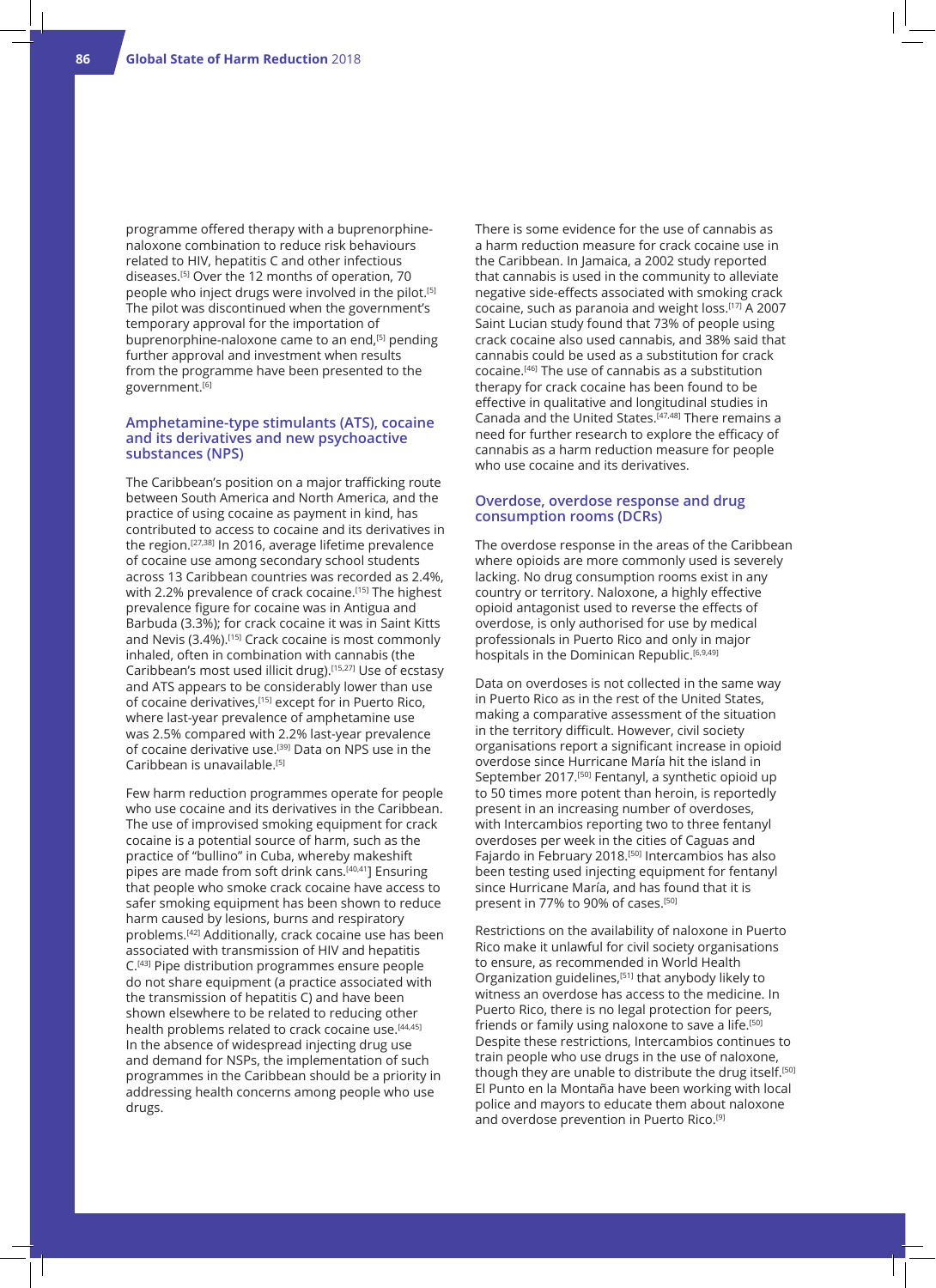Following advocacy by civil society organisations, a bill is currently in the Puerto Rican legislative assembly to create and implement an island-wide overdose prevention programme, including naloxone provision, and a Good Samaritan law to protect those who call the emergency services in case of overdose.[9,50] On Overdose Awareness Day (31 August) 2018, the governor of Puerto Rico introduced plans for a new opioid overdose prevention task force to be led by the Administration of Mental Health and Anti-Addiction Services (Administración de Servicios de Salud Mental y Contra la Adicción) and including civil society representation.<sup>[9,50]</sup>

#### **Viral hepatitis**

Hepatitis C prevalence among people who have injected drugs in the last year in the Caribbean is estimated at 47.6%, with 16.7% of all people living with hepatitis C reporting last-year injecting drug use.[52] High prevalence of both hepatitis C and hepatitis B has also been observed among people who use drugs but do not inject, associated with sharing paraphernalia and indirectly linked to unprotected sex.[27] Despite a lack of any systematic monitoring system,[9] prevalence of hepatitis C among Puerto Ricans who inject drugs has been estimated at 78.4% in rural areas and 89% in San Juan.[10,11] El Punto en la Montaña have found that approximately half of people who inject drugs living with hepatitis C are not aware of their status, enhancing the risk of transmission.[9] Among all people living with hepatitis C, a recent global systematic review estimated that only 18% in Puerto Rico and 10% in the Dominican Republic are diagnosed.[52]

In Puerto Rico, there is no publicly funded treatment of hepatitis C for people who inject drugs, with the Department of Health imposing a requirement for six months of abstention from drug and alcohol use before treatment.<sup>[53]</sup> Hepatitis C treatment is not covered by the Mi Salud state insurance programme.[53]

In an effort to increase the number of people aware of their hepatitis C status in Puerto Rico, El Punto en la Montaña has collaborated with the University of Nebraska-Lincoln in the VAS One (Vida Acción Salud, Life Action Health) research project since 2015.[9] The project, funded by the National Institute for Drug Abuse, provides testing to people who inject drugs living in rural areas. [9,54] Some civil society organisations in Puerto Rico, such as the Puerto Rico Community Network for Clinical Research on AIDS, integrate viral hepatitis testing with HIV testing.<sup>[9]</sup>

In only five Caribbean countries, of the 17 in the region, is care for both hepatitis C and hepatitis B publicly funded: Cuba, the Dominican Republic, Dominica, Jamaica, and Trinidad and Tobago.[55] People who inject drugs face further barriers, including discrimination by health authorities and professionals, and burdensome time commitments.[9]

#### **Tuberculosis (TB)**

As reported in the *Global State of Harm Reduction 2016*, there is a dearth of up-to-date information on TB services for people who inject drugs. The highest general population incidence is in Haiti, with 181 cases per 100,000 people in 2017, followed by Guyana (86), the Dominican Republic (45) and Belize (36).[56] Haiti also has the region's highest HIV/TB co-infection incidence at 20 per 100,000,[56] and in 2017 was among four countries (with Brazil, Mexico and Peru) that account for 62% of new TB infections in the Americas.[57,58] More research is necessary to determine the extent to which people who use drugs are affected by TB in the Caribbean, and the extent to which they receive treatment.

#### **HIV and antiretroviral therapy (ART)**

From 2010 to 2017, the Caribbean saw an 18% reduction in new HIV infections and a 23% reduction in AIDS-related deaths.<sup>[59]</sup> Almost 90% of new diagnoses are confined to just four countries: Cuba, the Dominican Republic, Haiti and Jamaica.<sup>[59]</sup> Despite this progress, only 64% of people living with HIV in the Caribbean are aware of their status.[60] Approximately 1% of new infections across the region in 2017 were due to injecting drug use.<sup>[59]</sup>

In most countries of the region, few new HIV infections are associated with injecting drug use. For example, only 0.2% of new HIV cases in Jamaica in 2015 were among people who inject drugs.<sup>[61]</sup> However, non-injecting drug use has been observed to be indirectly related to HIV transmission, through the disinhibiting effect of some drug use on sexual risk behaviours such as condom use.[27] Prevalence studies in Jamaica and Saint Lucia have found high prevalence of HIV among people living on the streets who use drugs but do not inject, and have found that this population overlaps with other key populations for HIV, such as men who have sex with men, sex workers and transgender people.<sup>[18,20,38,62,63]</sup> In Jamaica, the National Council on Drug Abuse operates an outreach programme to people living on the streets, providing counselling, linkage to mental and physical healthcare, hygiene items (such as toothbrushes, sanitary products and body wash) and clothing.[62] It is unclear to what extent this outreach is done within a harm reduction framework without the ultimate aim of abstinence.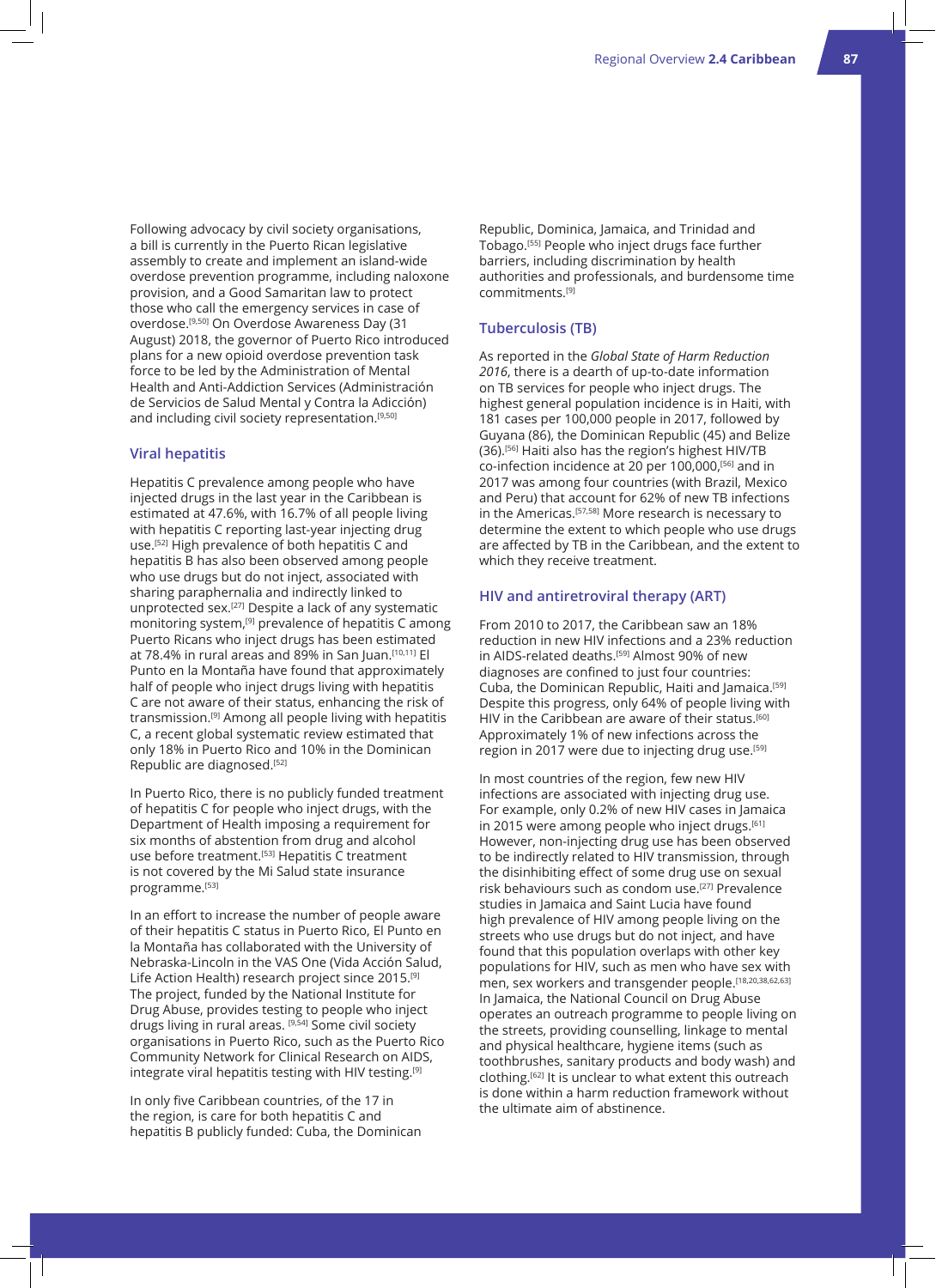People who use drugs are consistently left out as a key population in HIV reporting and planning in the Caribbean. Despite being a small proportion of new infections, they remain a group at high risk of infection. Stigma and discrimination play a significant role in limiting access to HIV testing and treatment, with evidence that a large proportion of people across the Caribbean demonstrate discriminatory attitudes towards people who inject drugs.[59] Only four countries (Puerto Rico, Saint Lucia, Suriname, and Trinidad and Tobago) make any reference to the stigma faced by people who use drugs in national HIV policy documents, and only Puerto Rico's document recommends concrete actions that can be taken to address this barrier to healthcare.<sup>[12,19-21]</sup> The continued criminalisation of people who use drugs also contributes to discouraging this population from accessing treatment.<sup>[5]</sup>

HIV transmission in Puerto Rico is mostly related to injecting drug use.<sup>[24]</sup> In 2015, it was estimated that 11.3% of people who inject drugs in Puerto Rico were living with HIV;[8] El Punto en la Montaña report that 6% of all people registered by their NSP are living with HIV.[9] In 2015, it was found that 89.5% of people who inject drugs in San Juan had ever been tested for HIV and 42.4% had been tested in the last year.[8] Of those tested in the previous year, more than half (50.7%) were tested in a non-clinical setting (such as an outreach centre, mobile unit, NSP or family planning clinic).[8]

In Puerto Rico, there are no restrictions on access to antiretroviral therapy for people actively using drugs.[9] In the Dominican Republic, people who inject drugs are able to access antiretroviral therapy, however staff are not trained in the specific needs of this population, meaning many people who inject drugs are alienated by the healthcare system.[5] In September 2018, UNODC and UNDP launched a training plan for health personnel in the provision of comprehensive HIV treatment and care for people who inject drugs.<sup>[5]</sup>

Several organisations in Puerto Rico provide specialised HIV care for people who inject drugs. These include rapid testing offered by Iniciativa Comunitaria,[37] and integrated NSP, OST and HIV services at the Migrant Health Center in Mayaguez.[36] The Community Network for Clinical Research on AIDS hosts the Tod@s project targeted at young people (aged 13 to 29) with no limitations placed on access for people who inject drugs, offering rapid HIV testing, referrals and specialised services for people living with HIV.[64] In the Dominican Republic, the COIN NSP integrates HIV treatment, and is able to enrol clients in antiretroviral therapy.<sup>[28]</sup>

#### **Harm reduction in prisons**

People who use drugs in the Caribbean consistently face criminalisation and the risk of imprisonment, despite movement towards decriminalisation of cannabis in certain countries (see below). For example, in the Bahamas suspicion of drug possession is legal grounds for property searches without a warrant,<sup>[65]</sup> and Law No. 50-88 on Drugs and Controlled Substances in the Dominican Republic classifies a trafficker as any person in possession of any quantity of opium derivatives.[5] Since 2017 in the Dominican Republic, at least 60 people who use drugs have reported being arrested without having committed an offence, and young people report being charged with drug possession when not carrying any illegal substances.[22,66]

There were an estimated 109,176 people imprisoned in the Caribbean in 2016, a 22% increase in the prison population since 2005.[67,68] Prisons in several countries in the Caribbean are reported to lack adequate hygiene and medical facilities<sup>[65,69-71]</sup> and prisons across the region are consistently severely overcrowded, including the world's most overcrowded prison system in Haiti which operates at 454% capacity.[65,66,69,71-74] This combination creates an environment in which drug-related harms, such as the transmission of HIV, HCV and TB, are amplified rather than reduced.<sup>[75]</sup>

No prison in the Caribbean offers access to sterile injecting equipment, and only one prison in the region, in Puerto Rico, provides OST in prison.[5,9] The lack of access to OST has been identified by civil society organisations as a form of cruel and unusual punishment, and a violation of the right to health.[76] Hepatitis C treatment is not available in Puerto Rican prisons.[9,77]

Drug treatment courts have operated in the Caribbean since the early 2000s, and now operate in five countries and territories (Barbados, the Dominican Republic, Jamaica, Puerto Rico, and Trinidad and Tobago) with two further countries implementing pilot programmes (the Bahamas and Belize).[78] These programmes seek to divert people charged with minor, non-violent drug offences away from the penal system and into drug treatment services, and tend to focus on abstinence.<sup>[78]</sup> An almost complete lack of data collection in the region makes it impossible to assess whether drug courts achieve their set objectives; however, drug courts in other parts of the world have been criticised as biased towards those least in need of treatment and ineffective in supporting people to improve their health outcomes.[78]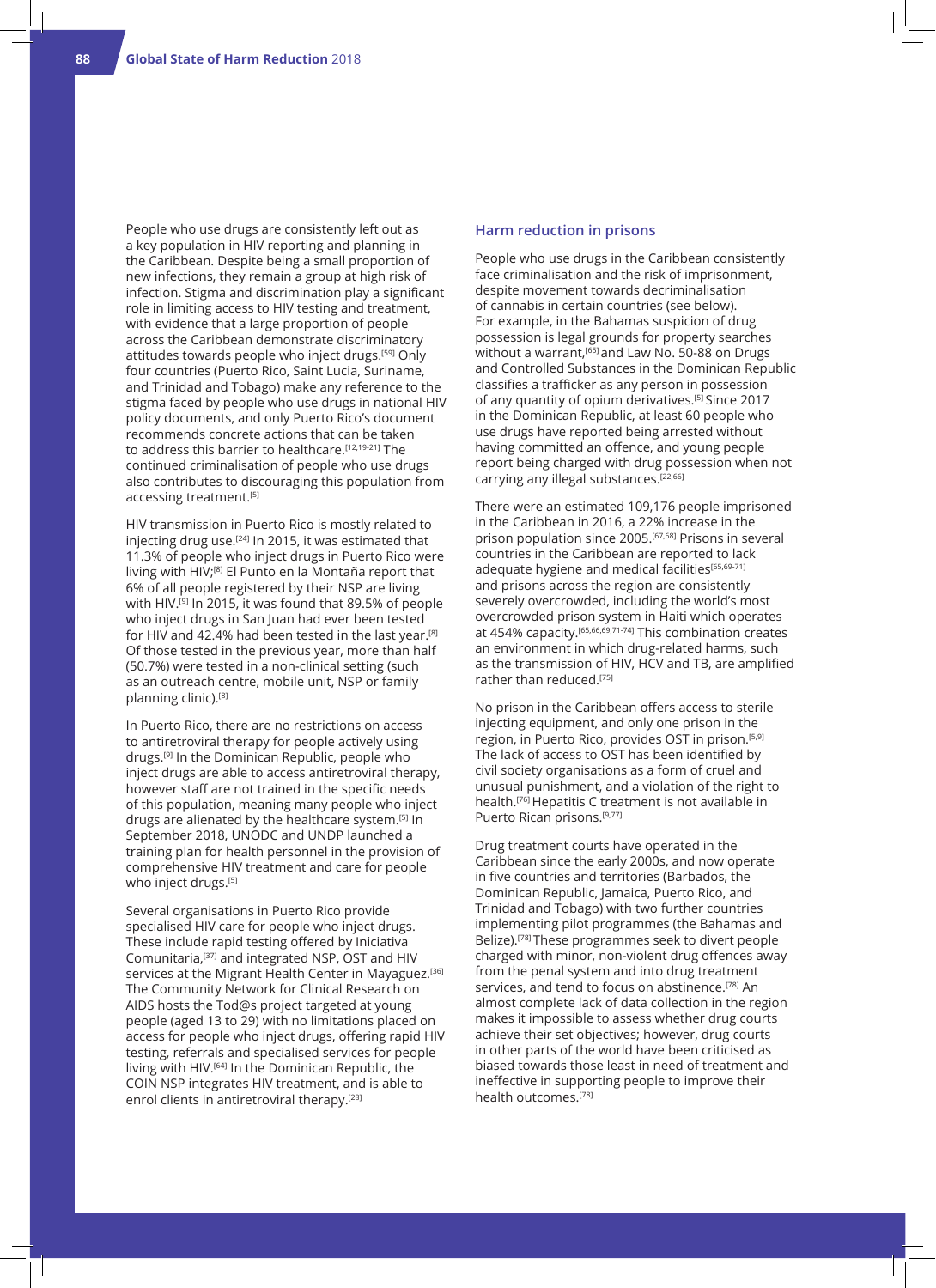Another issue in the Caribbean is the prevalence of forced rehabilitation centres, often associated with drug treatment courts.<sup>[23]</sup> A 2016 Open Society Foundations report raised concerns over such facilities, reporting that people who use drugs in both the Dominican Republic and Puerto Rico are involuntarily interned without committing any crime, subjected to physical and psychological abuse, and to cruel, dehumanising and humiliating treatment.[23] The centres, often operated by religious organisations, reportedly force those admitted to sell products on the street for little to no pay, and refuse to provide medical care for either opioid withdrawal symptoms or minor illness.<sup>[23]</sup> No evidence has been presented for the effectiveness of these rehabilitation centres in achieving their stated aims of reducing drug use and drug-related crime, and they have been condemned as violating fundamental human rights by the UN Special Rapporteur on torture and other cruel, inhuman or degrading treatment or punishment, and the UN Special Rapporteur on health.[79]

### **2017 Atlantic hurricane season**

The 2017 Atlantic hurricane season saw two category five hurricanes in the Caribbean, Irma and María. The worst-affected islands were Puerto Rico, Dominica, and Antigua and Barbuda, with all experiencing widespread destruction of infrastructure, including hospitals, across the islands. In Dominica, 80% of buildings were damaged by Hurricane María;<sup>[80]</sup> on the island of Barbuda, Hurricane Irma damaged 90% of buildings and all 1,800 residents were evacuated to Antigua.<sup>[81]</sup>

Puerto Rico experienced unprecedented devastation when Hurricane María hit in September 2017,<sup>[9]</sup> and the effects on harm reduction services were debilitating. The broader healthcare system, already drained of financial and human resources by austerity and emigration over the preceding decade, was brought to the brink of collapse. Local media estimate that ten doctors left the island every day in the months following Hurricane María, and a survey indicated that one third of deaths in the wake of the hurricane can be attributed to interrupted healthcare.[82] Ten days after the storm, only nine of the island's 69 hospitals had been reconnected to the electricity network.<sup>[83]</sup> Thousands of Puerto Ricans remained without power until August 2018, 11 months later.[84]

El Punto en la Montaña in Puerto Rico was forced to scale back its harm reduction services due to a lack

of shipments of supplies arriving from the mainland United States.[85] Sterile water and bleach became scarce on the island, making even last-resort methods of needle sterilisation unavailable.[85] The organisation reports that the frequency of sharing needles and other injecting paraphernalia increased 27% in the wake of the hurricane.<sup>[9]</sup> The US Jones Act restricts permission for ships travelling between domestic ports, and the federal government's refusal to provide a long-term waiver of the law for Puerto Rico has reportedly exacerbated shortages of essential equipment for harm reduction.[86,87] Since Hurricane María, there has also been a dramatic increase in the detection of fentanyl on the island,<sup>[50]</sup> bringing concern due to the high overdose risk it presents.

Economic and social crises are known to effect patterns of drug use and infectious disease transmission,<sup>[27]</sup> including increasing the prevalence of illicit substance use, according to evidence from previous disasters in the region (such as Hurricane Katrina in 2004 and the 2010 Haitian earthquake) – meaning harm reduction commodities and interventions remain critical.[88-90] In Puerto Rico in particular, the failure of the US government to respond to the crisis adequately represents an extreme abdication of duty to its citizens, including those who use drugs.

# **Policy developments for harm reduction**

Formal policy plans across the Caribbean do not take a harm reduction approach to drug use. Only two countries in the region have drug policy documents that make any reference to harm reduction, the Bahamas and the Dominican Republic. Both do so without specific mention of interventions or clear commitments, instead making passing reference to a health-led approach to drug use and acknowledging the work of civil society organisations.[91,92] Elsewhere, any reference to reducing harm among people who use drugs is explicitly set in a rehabilitation and abstinence-focused framework, for example in Guyana,<sup>[93]</sup> or harm reduction is not mentioned at all (for example in Belize, Grenada, and Trinidad and Tobago).[94-96] The Organization of American States' Plan of Action on Drugs 2016-2020 makes no reference to harm reduction, and only refers once to the need to address HIV among people who inject drugs.[97]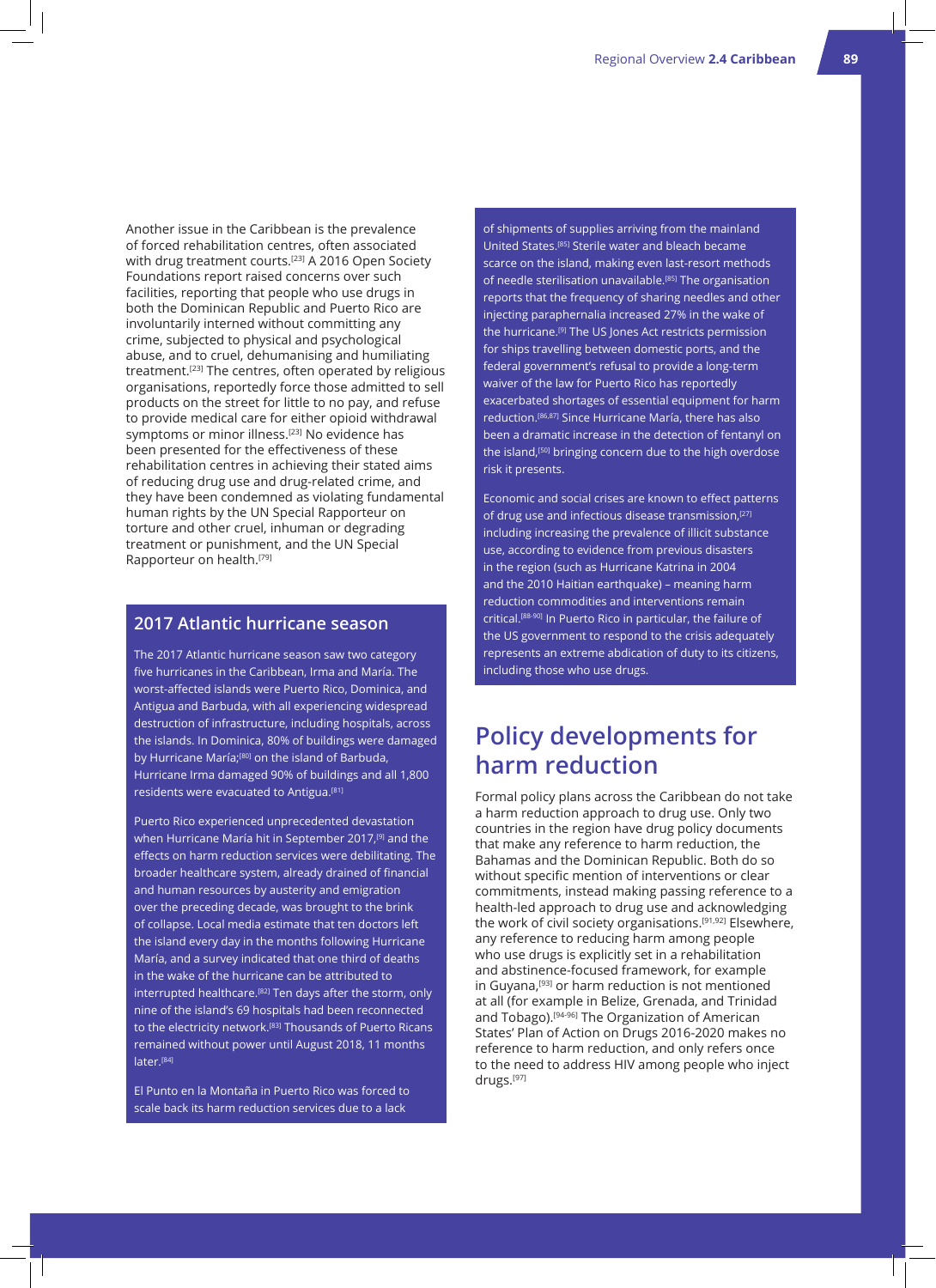Limited progress has been made in the decriminalisation of cannabis since 2016. Following decriminalisation in Jamaica in 2015,[98] the prime minister of Antigua and Barbuda announced his intention to decriminalise the drug in 2018.[99] In Puerto Rico, cannabis was legalised for medical purposes in 2017; however, the recreational decriminalisation bill reported by the *Global State of*  Harm Reduction 2016 has not been passed.<sup>[100]</sup>

In the Dominican Republic, Law No. 50-58 on Drugs and Controlled Substances makes possession of any quantity of opioids or LSD a trafficking offence, with no differentiation of possession for personal use (threshold amounts apply for other substances).<sup>[6,101]</sup> In response to this, UNODC and UNDP have supported the development of a proposal to revise the law and consider the decriminalisation of drug use.[5] The proposal was finalised in late 2018, and will form a basis for future advocacy for drug law reform.[6] In the wake of the UN General Assembly Special Session on Drugs (UNGASS) in 2016, a national strategy working group is now operating in Santo Domingo on the implementation of UNGASS recommendations, including promoting a public health approach to drug use.<sup>[5]</sup>

Cuba has consistently been heavily in favour of drug prohibition, with the state failing even to acknowledge the presence of illicit drugs other than cannabis on the island, despite incontrovertible evidence of use of cocaine derivatives.<sup>[40,102]</sup> According to a recent report by the Igarapé Institute, Cuba's increasing openness to international trade may lead to a greater presence of illicit substances on the island, and in turn may necessitate an alternative approach to drug use.<sup>[40]</sup> Small movements towards a public health-led approach are apparent in Cuba. For example, the National Drug Commission advocates prevention and treatment of people who use drugs over repression, and the Centre for Academic Development on Drug Dependence (Centro para el Desarrollo Académico sobre Drogodependencias) is reported to have begun to explore harm reduction initiatives at a symposium in May 2017.<sup>[40]</sup>

# **Civil society and advocacy developments for harm reduction**

Harm reduction services in both the Dominican Republic and Puerto Rico are largely carried out by civil society organisations.[5,9] These organisations also engage in advocacy activities. In the Dominican Republic, this has included a Support. Don't Punish

campaign organised by COIN around International Day Against Drug Abuse and Illicit Trafficking, as well as advocating for a redistribution of government funds from ineffective law enforcement spending to harm reduction, in line with Harm Reduction International's 10 by 20 campaign.<sup>[5]</sup>

In Puerto Rico, El Punto en la Montaña leads advocacy campaigns on access to viral hepatitis treatment, decriminalisation of people who use drugs, and the approval of the Good Samaritan law currently in front of the Puerto Rican assembly.<sup>[9]</sup> The viral hepatitis campaign achieved national media attention and the creation of a National Hepatitis C Coalition, while the decriminalisation campaign has established links with local law enforcement.<sup>[9]</sup> El Punto en la Montaña has also disseminated promotional material raising awareness of the harms caused by stigma towards people who use drugs, and worked with the American Civil Liberties Union to assist people who use drugs to understand their rights and access justice.[9]

Though no network of people who use drugs operates in the Caribbean, an island-wide harm reduction network exists in Puerto Rico (Coalición Puertorriqueña de Reducción de Daños, CoPuReDa).[9] A regional Network of Outreach Centres and Harm Reduction in the Caribbean was founded in 2002, and has continued to meet up to 2018.[5]

# **Funding developments for harm reduction**

Investment for civil society organisations providing harm reduction services in the region is largely provided by private foundations and international donors. For example, El Punto en la Montaña in Puerto Rico receives support from Open Society Foundations, MAC AIDS Fund and the Drug Policy Alliance, as well as a number of other national and international foundations.[9] Civil society organisations report that there are limited funding opportunities beyond a small set of institutions, and that the continual need to re-apply for funding represents a considerable burden.[9] In the Dominican Republic, UNODC supports TREATNET technical training, which, though primarily focused on treatment package design for treatment centres, also includes harm reduction and OST.<sup>[5]</sup>

National government funding in the Caribbean is focused on supply reduction and rehabilitation programmes. For example, the Surinamese National Strategic Plan on Drugs 2011-2015 (the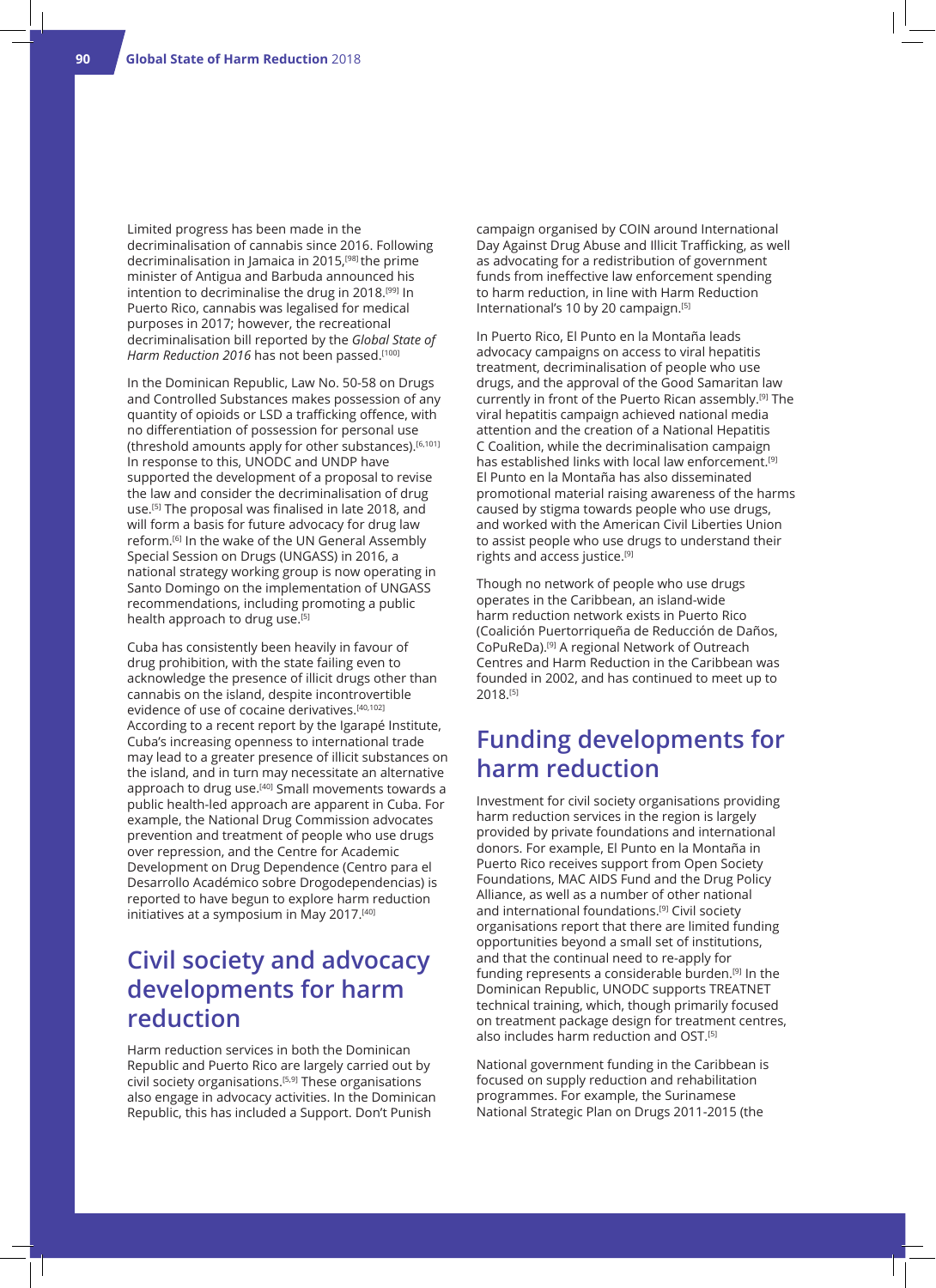latest iteration) assigned 41% of its budget to law enforcement and just 0.1% to the HIV response, with no other allocation for harm reduction.<sup>[103]</sup> Similarly, fines collected in the Dominican Republic for drug offences are channelled into drug programmes, with 40% spent on drug control, 15% on rehabilitation and no money allocated to harm reduction.[5] In total, less than US\$0.04 is spent on harm reduction per person who injects drugs in the Dominican Republic.<sup>[104]</sup> The Puerto Rican government funds inpatient treatment facilities, which are mostly faith-based and operate without any qualitative evaluation.<sup>[50]</sup>

The funding environment for harm reduction, and health more broadly, is made even more challenging in Puerto Rico by its relationship with the rest of the United States. For example, the federal government funds only 19% of Puerto Rico's Medicaid<sup>n</sup> (known as Mi Salud) costs, compared with an average of 70% across the 50 states.<sup>[105]</sup> This is particularly stark as 49% of Puerto Ricans were eligible for Medicaid before Hurricane María in September 2017, a figure which is likely to have risen considerably in the past year.[105] Since the establishment of the Financial Oversight and Management Board for Puerto Rico by the US government in 2016, the board has imposed millions of dollars of further cuts on the island's healthcare system.<sup>[9]</sup> Medicaid is the only health insurance available to people who inject drugs in Puerto Rico,<sup>[9]</sup> and as such any cuts represent a significant threat to the health and wellbeing of the population of the island.

n Medicaid is a joint programme between federal and state governments in the United States which assists people with limited income with the cost of healthcare.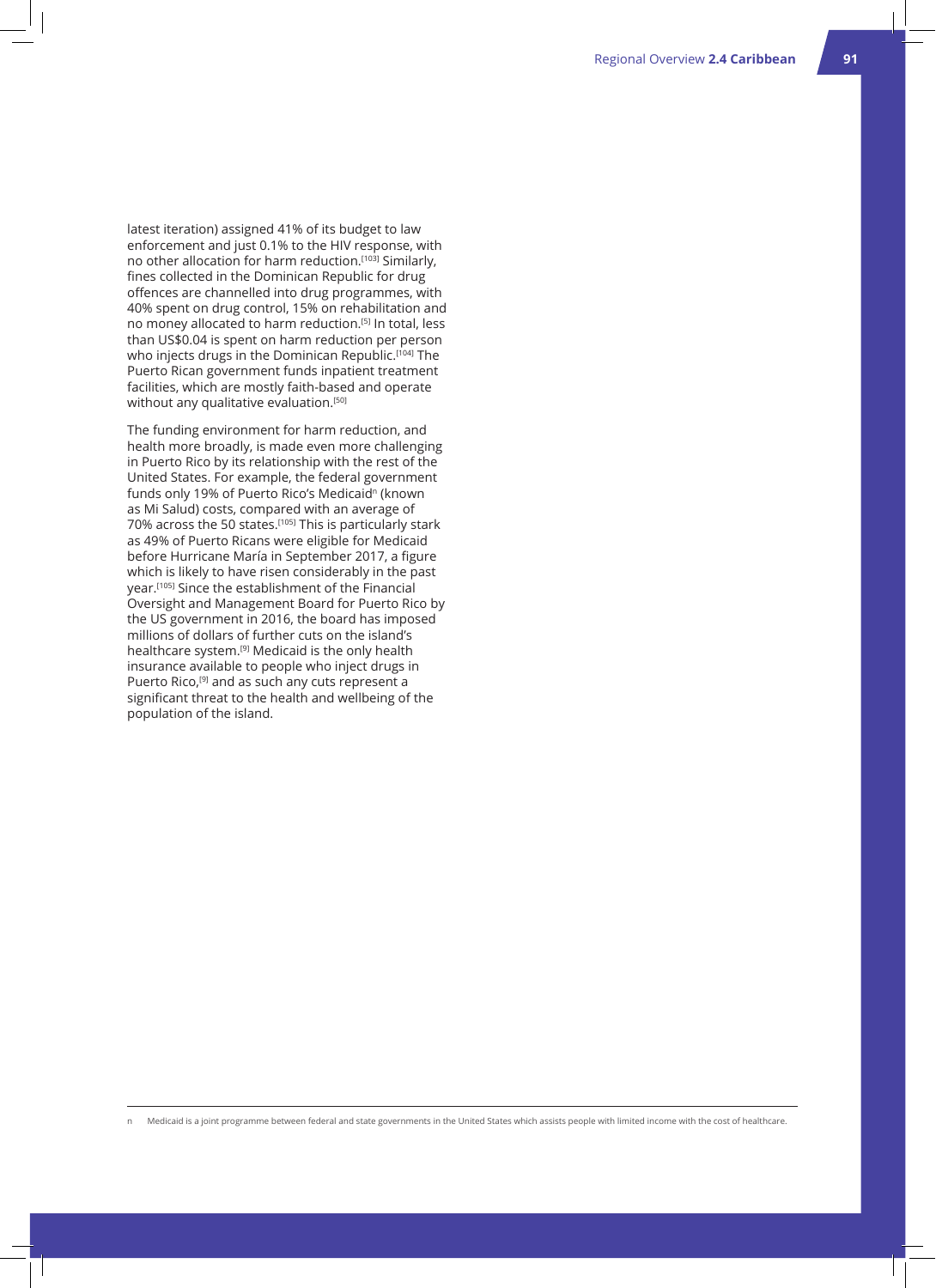## **References**

- 1. Larney S, Peacock A, Leung J, Colledge S, Hickman M, Vickerman P, et al. (2017) 'Global, regional, and country-level coverage of interventions to prevent and manage HIV and hepatitis C among people who inject drugs: a systematic review.' *Lancet Glob Health* 5(12):e1208-20.
- 2. Ministry of Health (the Bahamas) (2018) *Country Progress Report Bahamas (the)*. Bridgetown: Joint United Nations Programme on HIV/AIDS.
- 3. Consejo Nacional para el VIH y el SIDA (2014) *Plan Estratégico Nacional Para la Respuesta a las ITS y al VIH-SIDA 2015-2018*. Santo Domingo: Ministry of Health.
- 4. COPRESIDA (2008) *1era Encuesta de Vigilancia de Comportamiento con Vinculación Serológica en Poblaciones Vulnerables*. Santo Domingo: Consejo Presidencial del SIDA.
- 5. Alibert C (2018) *Global State of Harm Reduction 2018 survey response*. 6. Martin A (2018) *Global State of Harm Reduction 2018 reviewer response*.
- 7. Degenhardt L, Peacock A, Colledge S, Leung J, Grebely J, Vickerman P, et al. (2017) 'Global prevalence of injecting drug use and sociodemographic characteristics and prevalence of HIV, HBV, and HCV in people who inject
- 8. CDC (2018) *HIV Infection, Risk, Prevention and Testing Behaviors among Persons Who Inject Drugs: National HIV Behavioural Surveillance Injection Drug Use, 20 U.S. Cities, 2015.* Washington DC: Centers for Disease Control and Prevention.
- 9. Rodriguez A, Gelpi-Acosta C (2018) *Global State of Harm Reduction 2018 survey response*.
- 10. Reyes JC, Colón HM, Robles RR, Rios E, Matos TD, Negrón J, et al. (2006) 'Prevalence and correlates of hepatitis C virus infection among streetrecruited injection drug users in San Juan, Puerto Rico.*' J Urban Health Bull N*<br>Y *Acad Med* 83(6):1105-1113.<br>11. Abadie R, Welch-Lazoritz M, Gelpi-Acosta C, Reyes JC, Dombrowski K
- (2016) 'Understanding differences in HIV/HCV prevalence according to differentiated risk behaviors in a sample of PWID in rural Puerto Rico.' *Harm Reduct J* 13(1):10.
- 12. Ministry of Public Health (Suriname ) (2009) *Suriname National Strategic Plan*<br> *for HIVAIDS 2009-2013.* Paramaribo: Ministry of Public Health.<br>13. Inter-American Drug Abuse Control Commission (2013) *Second*
- *Drug Prevalence Survey, St Kitts and Nevis 2013*. Washington DC: Organization of American States.
- 14. Younger-Coleman N, Cumberbatch C, Campbell J, Ebanks C, Williams D, O'Meally V (2017) *Jamaica National Drug Use Prevalence*<br>*Survey 2016.* Kingston: Inter-American Drug Abuse Control<br>Commission. Available from: http://www.cicad.oas.org/oid/pubs/
- JamaicaNationalHouseholdDrugSurvey2017ENG.pdf. 15. Inter-American Drug Abuse Control Commission (2016) *A Report on Students' Drug Use in 13 Caribbean Countries*. Washington DC: Organization of American States.
- 16. Day M (2018) 'Cannabis use as harm reduction in the Eastern Caribbean.' *Drugs Alcohol Today* 18(3):172-7.
- 17. Dreher M (2002) 'Crack heads and roots daughters: the therapeutic use of<br>cannabis in Jamaica.' J Cannabis Ther 2(3-4):121-33.<br>18. Ministry of Health (Jamaica) (2014) Jamaica National Integrated Strategic Plan<br>for Sexua
- Health.
- 19. Office of the Prime Minister (Trinidad and Tobago) (2013) *National HIV and AIDS Strategic Plan 2013-2018*. Port of Spain: Office of the Prime Minister. 20. National AIDS Programme (2010) *National HIV and AIDS Strategic Plan 2011-*
- 
- *2015*. Castries: Ministry of Health. 21. Puerto Rico Department of Health (2017) *Integrated HIV Surveillance, Prevention and Care Plan 2017-2021*. San Juan: Puerto Rico Department of Health
- 22. Martin Ortiz A (2018) *Responses to HR Violations to PWUD*. 22nd International AIDS Conference, Amsterdam, 26 July 2018.
- 23. OSF (2016) No Health, No Help: Abuse as Drug Rehabilitation in Latin America<br>& the Caribbean. Washington DC: Open Society Foundations. Available<br>from: https://www.opensocietyfoundations.org/sites/default/files/no-<br>heal
- 24. Upegui-Hernández D, Torruela RA (2015) *Humiliation and Abuses in Drug 'Treatment' Centers in Puerto Rico*. Fajardo: Intercambios Puerto Rico.
- 25. Martin A, Carbuccia ME (2017) *Uso de Drogas y Prevención e VIH/SIDA entre Poblaciones de Alto Riesgo*. Santo Domingo: Centro de Orientación e Investigación Integral.
- 26. Ministry of Health (Saint Kitts and Nevis) (2017) *Country Progress Report Saint Kitts and Nevis*. Basseterre: Joint United Nations Programme on HIV/ AIDS.
- 27. Angulo-Arreola IA, Bastos FI, Strathdee SA (2011) 'Substance abuse and HIV/AIDS in the Caribbean: current challenges and the ongoing response.' *J*
- *Int Assoc Provid AIDS Care* 16(1):56-74. 28. COIN (2017) C*OIN Lanza Plan Piloto Intercambio de Jeringas para Disminuir Daños en Personas que usan Drogas*. Available from: http://coin.org. do/2017/12/21/coin-lanza-plan-piloto-intercambio-de-jeringas-para-
- disminuir-danos-en-personas-que-usan-drogas/<br>29. Hay B, Henderson C, Maltby J, Canales JJ (2017) 'Influence of peer-based<br>needle exchange programs on mental health status in people who inject<br>drugs: a nationwide New Zealan
- 30. Iniciativa Comunitaria (2018) *Punto Fijo*. Available from: http://www. iniciativacomunitaria.org/punto-fijo/?lang=en.
- 31. Ministry of Public Security (Guyana) (2016) *Guyana National Household Prevalence Survey 2016*. Georgetown: Ministry of Public Security.
- 32. UNODC (2018) *World Drug Report 2018*. Vienna: United Nations Office for
- Drugs and Crime.<br>
33. Caetano R, Vaeth PAC, Canino G (2018) 'Illegal drug use and its correlates in<br>
San Juan, Puerto Rico.' Drug Alcohol Depend 185:356-9.<br>
34. Inter News Services (2017) 'Reclaman acción al gobierno ante
- www.metro.pr/pr/estilo-vida/2017/11/28/reclaman-accion-al-gobierno-ante-serio-problema-sobredosis-opiaceos.html.
- 35. ASSMCA (2018) *Tratamientos*. San Juan: Administración de Servicios de Salud Mental y Contra la Adicción. Available from: http://www.assmca.
- pr.gov/Servicios/Tratamientos/Pages/default.aspx. 36. Migrant Health Center (2018) *Migrant Health Center, Inc*. Available from: http://migrantspr.com/english/. 37. Iniciativa Comunitaria (2018) *PITIRRE*. Available from: http://www.
	- iniciativacomunitaria.org/pitirre/?lang=en. 38. Day M (2009) *Behavioural and HIV Sero-prevalence Study of Non-Injection*
	- *Homeless and Poor Crack Cocaine Users in Saint Lucia*. Castries: Caribbean Drug and Alcohol Research Institute.
	- 39. Caetano R, Vaeth PAC, Canino G (2018) 'Illegal drug use and its correlates in San Juan, Puerto Rico.' *Drug Alcohol Depend* 185:356-9.
	- 40. Bellezza-Smull I (2017) *Will Cuba Update its Drug Policy for the Twenty First Century?* Rio de Janeiro: Igarapé Institute. 41. Pérez Chang E (2016) 'El bullino, la nueva "moda" en Cuba.' Cubanet*.*
	- Available from: https://www.cubanet.org/destacados/las-drogas-de-modaen-cuba/.
	- 42. Malchy LA, Bungay V, Johnson JL, Buxton J (2011) 'Do crack smoking practices change with the introduction of safer crack kits?' *Can J Public Health* 102(3):188-92.
	- 43. Butler AJ, Rehm J, Fischer B (2017) 'Health outcomes associated with crackcocaine use: systematic review and meta-analyses.' *Drug Alcohol Depend* 180:401-16.
	- 44. Macías J, Palacios RB, Claro E, Vargas J, Vergara S, Mira JA, et al. (2008) 'High prevalence of hepatitis C virus infection among noninjecting drug users: association with sharing the inhalation implements of crack.' *Liver Int* 28(6):781-6.
	- 45. Prangnell A, Dong H, Daly P, Milloy MJ, Kerr T, Hayashi K (2017) 'Declining rates of health problems associated with crack smoking during the expansion of crack pipe distribution in Vancouver, Canada.' *BMC Public Health* 17(1):163.
	- 46. Day M (2018) 'Cannabis use as harm reduction in the Eastern Caribbean.' *Drugs Alcohol Today* 18(3):172-7. 47. Lau N, Sales P, Averill S, Murphy F, Sato SO, Murphy S (2015) 'A safer
	- alternative: cannabis substitution as harm reduction.' *Drug Alcohol Rev* 34(6):654-9.
	- 48. Socías ME, Kerr T, Wood E, Dong H, Lake S, Hayashi K, et al. (2017) 'Intentional cannabis use to reduce crack cocaine use in a Canadian setting: a longitudinal analysis.' *Addict Behav* 72:138-43.
	- 49. Shafer E, Bergeron N, Smith-Ray R, Robson C, O'Koren R (2017) 'A nationwide pharmacy chain responds to the opioid epidemic.' *J Am Pharm Assoc* 57(2):S123-9.
	- 50. Cotler J (2018) 'In post-María Puerto Rico, fentanyl looms large.' Latino USA. Available from: https://latinousa.org/2018/02/13/post-maria-puerto-ricofentanyl-looms-large/.
	- 51. WHO (2014) *Community Management of Opioid Overdose*. Geneva: World Health Organization.
	- 52. Grebely J, Larney S, Peacock A, Colledge S, Leung J, Hickman M, et al. (2018) 'Global, regional, and country-level estimates of hepatitis C infection among people who have recently injected drugs.' *Addiction.* Available from: https:// onlinelibrary.wiley.com/doi/abs/10.1111/add.14393.
	- 53. National Viral Hepatitis Roundtable, Centre for Health Law and Policy Innovation (2018) *Hepatitis C: State of Medicaid Access Report Card, Puerto Rico*. Cambridge: Harvard Law School. 54. REACH Lab (2015) 'Injection risk networks in Rural Puerto Rico.' REACH.
	- Available from: http://reach-lab.org/our-projects/injection-risk-networks-inrural-puerto-rico/.
	- 55. PAHO (2016) *Hepatitis B and C in the Spotlight: A Public Health Response in the Americas.* Washington DC: Pan-American Health Organization.
	- 56. WHO (2017) *Global Tuberculosis Report 2017*. Geneva: World Health Organization
	- 57. PAHO (2017) C*oinfección TB/VIH. Guía Clínica Regional: Actualización 2017*.
	- Washington DC: Pan-American Health Organization.<br>58. PAHO (2018*) Tuberculosis in the Americas 2018*. Washington DC: Pan-<br>American Health Organization.
	- 59. UNAIDS (2018) *Miles to Go*. Geneva: Joint United Nations Programme on HIV/AIDS.
	- 60. PAHO, UNAIDS (2017) *HIV Prevention in the Spotlight: An Analysis from the Perspective of the Health Sector in Latin America and the Caribbean*. Washington DC/Geneva: Pan American Health Organization/Joint United Nations Programme on HIV/AIDS.
	- 61. Skyers N, Jarrett S, McFarland W, Cole D, Atkinson U (2018) 'HIV Risk and<br>1953 gender in Jamaica's homeless population.' *AIDS Behav 22*(1):65-9.<br>62. Ministry of Health (Jamaica) (2017) G*lobal AIDS Monitoring*
	- Joint United Nations Programme on HIV/AIDS.